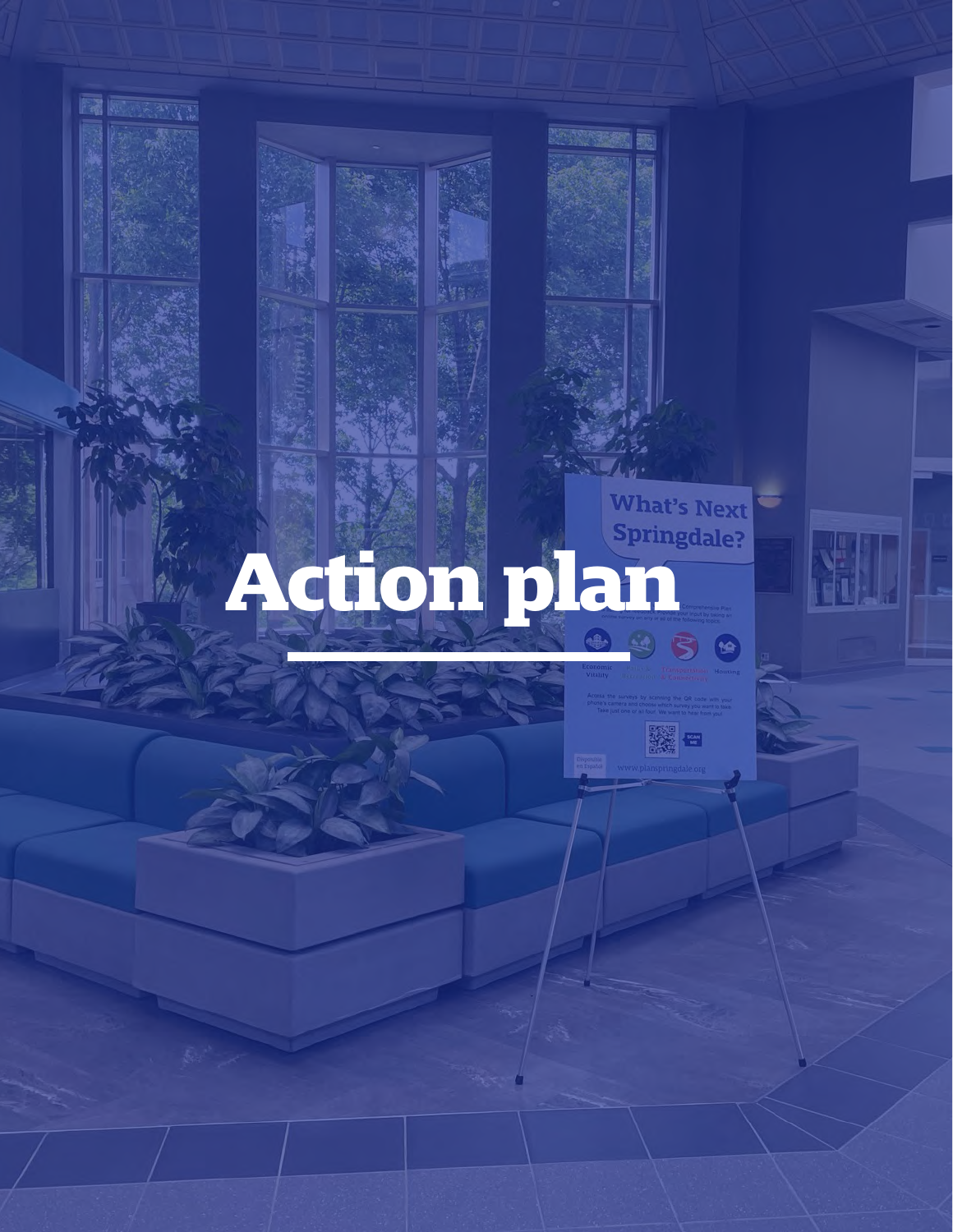

This concluding chapter outlines the implementation strategy for Plan Springdale. It is meant to support the community and city in bringing to life the recommendations that are provided in the plan. The implementation strategy consists of action items of varying scales and effort that are organized by theme of impact, such as Economic Vitality, Housing, Transportation and Connectivity and Parks and Recreation. Each action item is assigned a timeframe of completion to indicate the required time commitment. The Implementation strategy should be used as a working document and updated frequently as projects are completed or when changing needs of the Springdale community require different efforts. Keeping the implementation strategy updated will also allow the city and community to evaluate rate of progress and to determine any necessary changes for improvements.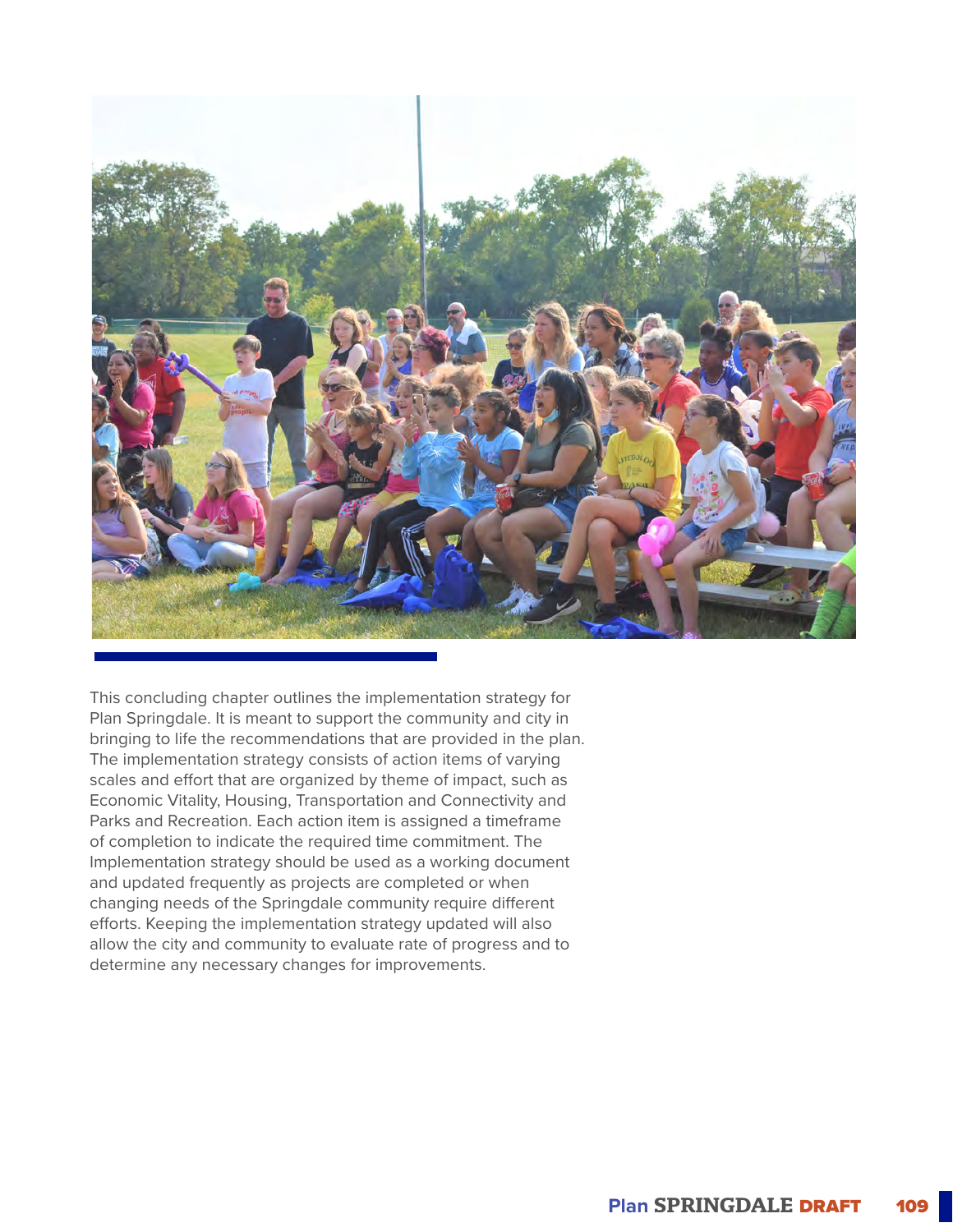

|     | <b>ECONOMIC VITALITY</b>                                                                                                                                                                                                                                                                                                                                                  |              |
|-----|---------------------------------------------------------------------------------------------------------------------------------------------------------------------------------------------------------------------------------------------------------------------------------------------------------------------------------------------------------------------------|--------------|
| 1.1 | Increase property maintenance efforts in the city's commercial and office<br>districts.                                                                                                                                                                                                                                                                                   | Ongoing      |
| 1.2 | Incentivize sustainable development practices into new construction and<br>redevelopment projects, including solar panels, bioswales, rain gardens,<br>sustainable building materials, and permeable pavers.                                                                                                                                                              | Ongoing      |
| 1.3 | Work with a branding consultant to create a brand identity for Springdale.                                                                                                                                                                                                                                                                                                | <b>Short</b> |
| 1.4 | Continue to evaluate and update this plan on a regular basis to ensure that it<br>remains a current representation of the city's vision.                                                                                                                                                                                                                                  | Medium-Long  |
| 1.5 | Lobby for improvements with federal, state, and local organizations that will<br>allow the city to achieve the goals and objectives of this plan                                                                                                                                                                                                                          | Ongoing      |
| 1.6 | Evaluate ways to further streamline the development approval process to make<br>it as efficient and timely as possible.                                                                                                                                                                                                                                                   | <b>Short</b> |
| 1.7 | Update the city's zoning code to ensure that the regulations align with this plan's<br>recommendations and vision. This includes, but is not limited to, updating the<br>Springfield Pike overlay district standards, modernizing uses and use-standards,<br>evaluating parking requirements, and establishing design and aesthetic<br>standards for all commercial uses. | <b>Short</b> |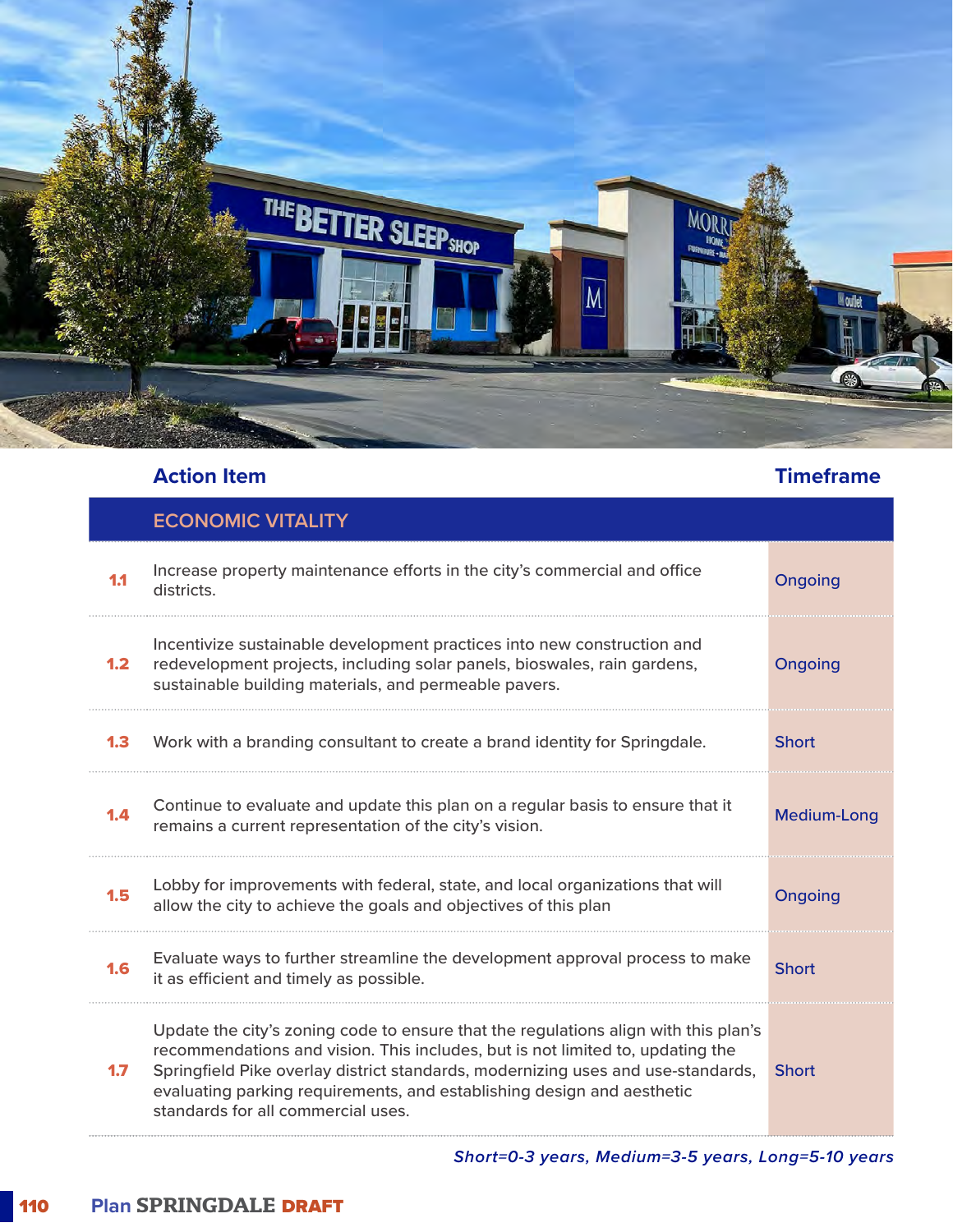

|     | <b>Action Item</b>                                                                                                                                                                                                                                                                | <b>Timeframe</b> |
|-----|-----------------------------------------------------------------------------------------------------------------------------------------------------------------------------------------------------------------------------------------------------------------------------------|------------------|
|     | <b>HOUSING</b>                                                                                                                                                                                                                                                                    |                  |
| 2.1 | Regular review of the city's property maintenance code and zoning code to<br>ensure that the regulations address changing trends.                                                                                                                                                 | <b>Ongoing</b>   |
| 2.2 | Create a residential beautification program that incentives residents to improve<br>their landscaping and curb appeal.                                                                                                                                                            | <b>Short</b>     |
| 2.3 | Monitor the health of existing neighborhoods. Identify and prioritize where city<br>resources should be targeted to strengthen neighborhoods.                                                                                                                                     | Ongoing          |
| 2.4 | Review and update the city's zoning regulations to address the variety of home<br>activities that are occurring including short term home rentals and car sharing<br>businesses.                                                                                                  | <b>Short</b>     |
| 2.5 | Update the city's zoning regulations to allow for multi-family residential and<br>mixed-use developments in the city's business and office zones. Establish<br>criteria for where these should be located, what they should look like, and the<br>character of such developments. | <b>Short</b>     |

*Short=0-3 years, Medium=3-5 years, Long=5-10 years*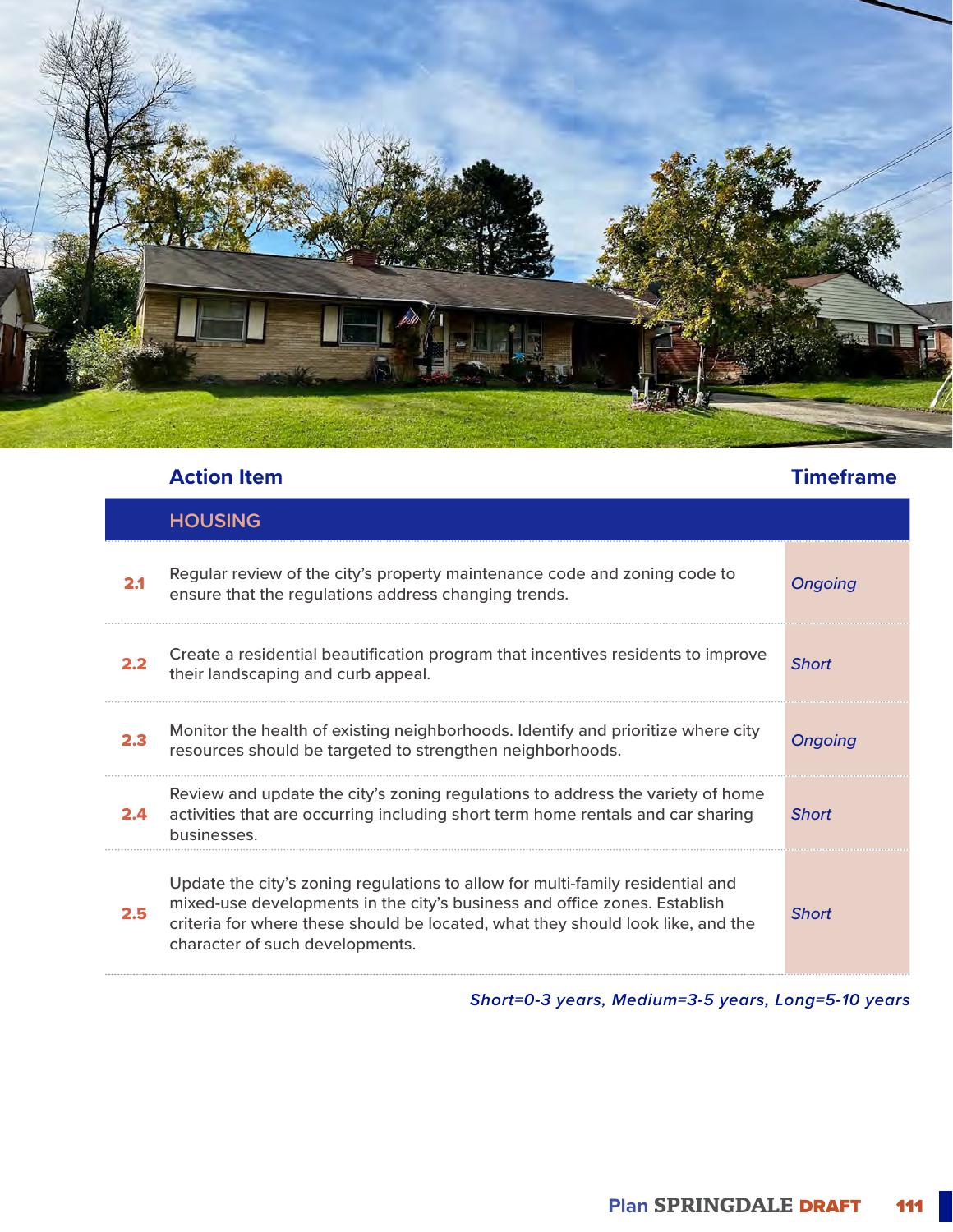

## **Action Item Timeframe**

|     | <b>TRANSPORTATION &amp; CONNECTIVITY</b>                                                                                                                                                                                       |                     |
|-----|--------------------------------------------------------------------------------------------------------------------------------------------------------------------------------------------------------------------------------|---------------------|
| 3.1 | Conduct a study focused on improving and expanding the pedestrian and<br>bicycle networks in Springdale, including the viability and costs associated with<br>those improvements.                                              | <b>Short-Medium</b> |
| 3.2 | Add bike infrastructure to the city's existing roads which may include striped<br>bike lanes and sharrows.                                                                                                                     | <b>Medium-Long</b>  |
| 3.3 | Explore implementing a bike or scooter sharing program within the city. And<br>similar micro mobility program.                                                                                                                 | <b>Medium-Long</b>  |
| 3.4 | Continue to work with SORTA to expand services within the city.                                                                                                                                                                | <b>Ongoing</b>      |
| 3.5 | Incorporate passenger loading spaces into existing developments for ride-<br>sharing pick-up and drop-off.                                                                                                                     | <b>Ongoing</b>      |
| 3.6 | Encourage electronic vehicle charging stations in all new and redevelopment<br>projects.                                                                                                                                       | <b>Ongoing</b>      |
| 3.7 | Utilize sustainable infrastructure design in city projects and streets, where<br>possible. This could include bioretention and bioswales in medians, stormwater<br>curb extensions, stormwater planters, and permeable pavers. | <b>Ongoing</b>      |
| 3.8 | Explore opportunities to develop shared use paths throughout the city to join<br>surrounding community's connectivity plans and the Great Parks Master Plan.                                                                   | <b>Short-Medium</b> |

*Short=0-3 years, Medium=3-5 years, Long=5-10 years*